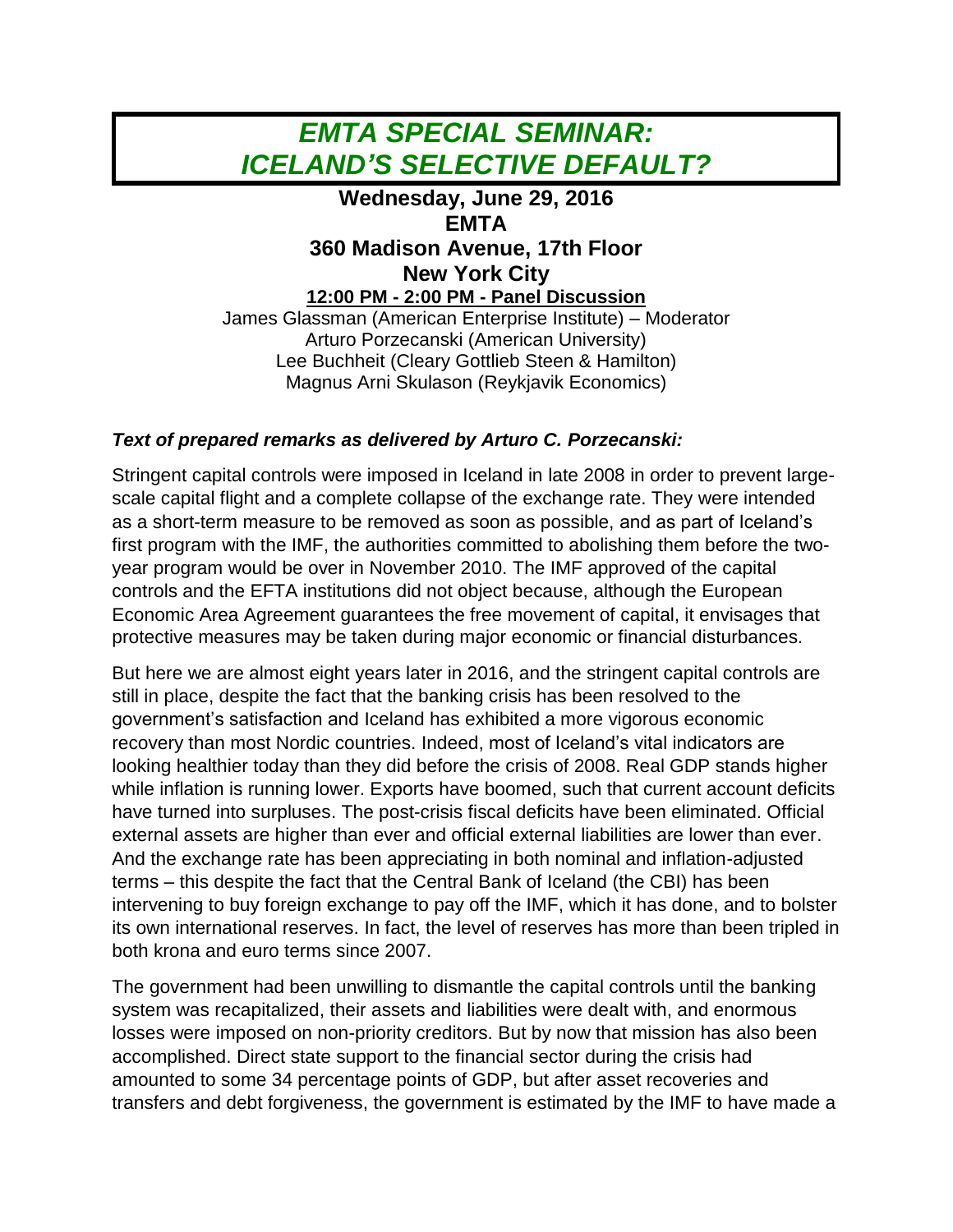net *gain* in excess of 9 percent of GDP out of the banking crisis – a radically different outcome from the experience of all other European countries, which came out substantially more indebted. Of relevance to the balance of payments, and as a result of the banking system's resolution, Iceland's gross external debt has been cut from the equivalent of nearly 200 percent of GDP to about 130 percent of GDP by the start of this year.

As the supposedly last precondition for relaxing the capital controls, the authorities have put in their crosshairs the foreign financial investors who years ago were courted by the government and the private sector, to buy government and corporate bonds and acquire other financial assets, such as stocks and bank deposits. These are the so-called offshore krona investments, which have been trapped inside Iceland by the rationing of access to foreign exchange. We're talking about an officially estimated 319bn krona, equivalent to 2.3bn euros. To put this figure in context, this amount of trapped investments is equivalent to 42 percent of the CBI's net foreign assets of 743bn krona, or 5.35bn euros, so it's not like the authorities don't have spare euros and dollars to sell to these investors in exchange for their krona.

And I have been told that the leading investors, some of them members of EMTA, have expressed to the government their willingness to depart from Iceland in a gradual and orderly manner over a period of several years. They have also reportedly offered to exchange their krona for a government bond denominated in dollars, rather than insisting on cash up front.

The problem is that the government in Reykjavík is vindictive, and it wants to inflict heavy damage on these creditors too, as if they had been responsible for the country's banking crisis. Therefore, offshore krona investors were recently given a one-time chance to exit their positions and access foreign exchange by agreeing to a departure tax of between 35 and 60 percent on their holdings.

To encourage foreign investors to swallow such a bitter pill after eight years of waiting, the authorities have announced their intent to imprison any remaining funds and to bleed them slowly over time. As per legislation passed in late May, all residual offshore krona funds are to be segregated into accounts subject to a 100 percent compulsory requirement to purchase krona-denominated deposit certificates, issued by the CBI, paying a miserly interest rate of 0.5 percent per annum – a fraction of the 5.75 interest rate that the CBI has been paying on seven-day bank deposits, and a rate less than inflation. Foreign investors spurning the auction were warned by the authorities to expect to languish in these creditor prisons for "many years."

Now, I don't know about you, but this smells to me like the kind of coercive, punishing debt exchanges that we saw orchestrated by Argentina in 2005 and 2010, and in Greece in 2012. If I am a holder of Icelandic government bonds, instruments which figure heavily in the portfolios of offshore krona investors, and I'm offered a one-time, take-it-or-leave-it choice between accepting a huge haircut upfront or being bled by a